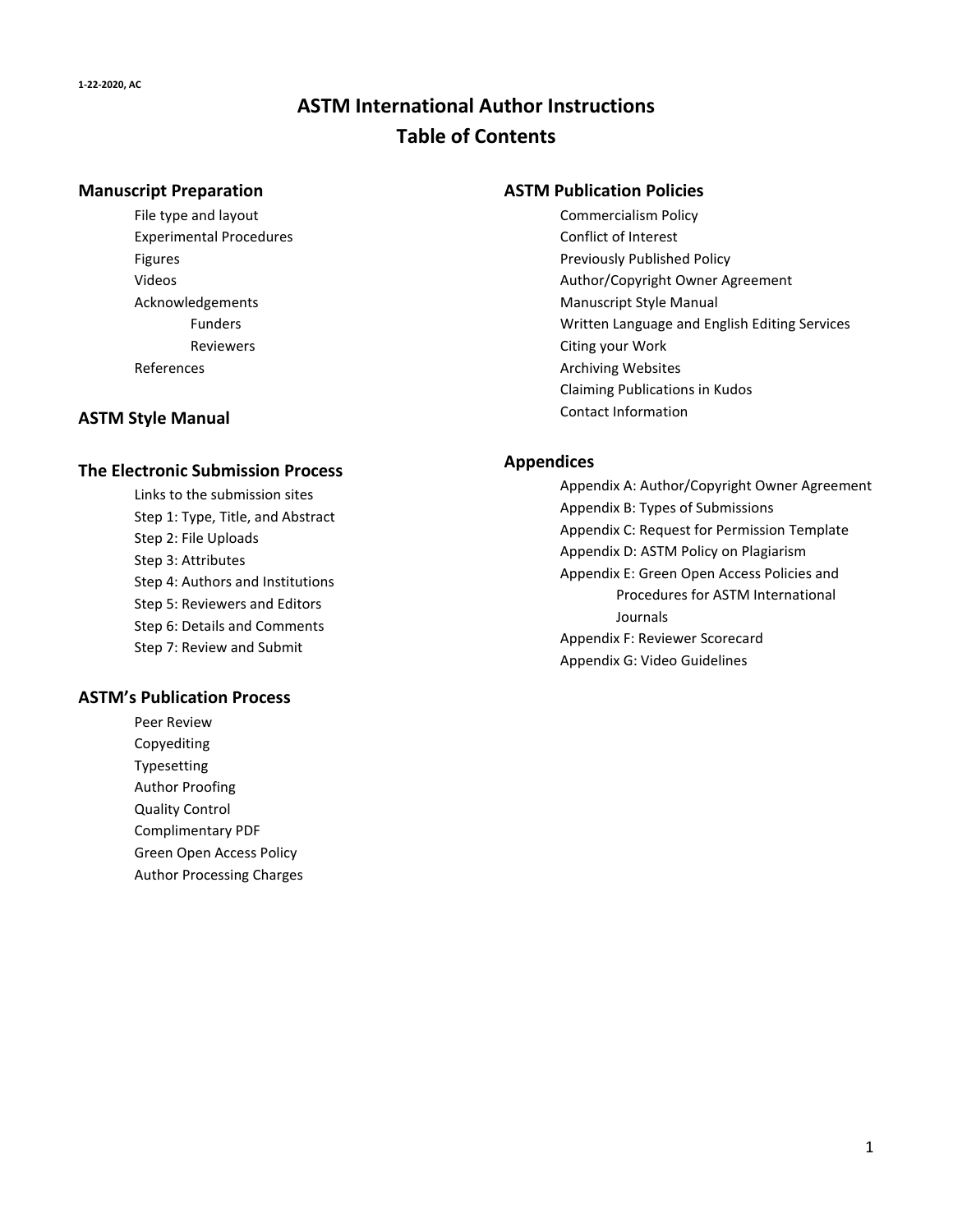# **1. Manuscript Preparation**

- **1.1.File Type and Layout.** Files must be in Microsoft Word, with double-spaced size 12 Times New Roman font and 1-inch margins on all sides. Do not submit a PDF. All mathematical material should be formatted in MathType.
- **1.2.Documenting Experiment Procedures.** When testing is performed to obtain supportive data, authors should include a brief summary of experiment procedures and options followed to help readers understand how the test was performed. This can be in your Materials and Methods section or any section you feel is most suitable.
- **1.3.Figures.** For your initial submission, your figures may be embedded in your article file. Any revised files must include separate figure files in TIFF or EPS format. Resolution should be 300–600 DPI at a minimum width of 3 inches; text and images should be clear, not blurry or pixelated. Color should be in RGB color mode. Text should be in 6–12 font size and must be proofread to ensure that any units are correct and legible. Panels in figures should be clearly labeled with lowercase letters(example: (a), (b), etc.) and defined in the figure caption. Supply panels in a single file, not individual files for each panel. Each part of compiled images should meet resolution and text size requirements prior to compiling the figure file. Figures will appear in black/white in print and in color online at no cost to authors. Please be sure your figures will be understood in black/white.
- **1.4.Videos should be uploaded as Supplementary Materials.** See Appendix G for video instructions and details.

# **1.5.Acknowledgements:**

**1.5.1** Acknowledge any funders; example—The author(s) disclosed receipt of the following financial support for the research, authorship, and/or publication of this article: This work was supported by the Medical Research Council [grant number xxx], or similar verbiage.

**1.5.2** Acknowledge reviewers if you have extensively used ideas from the peer reviewers. It is appropriate to acknowledge their contribution to the improvement of the paper even though they are anonymous; you may use a simple statement such as: "The authors would like to thank the reviewers for their comments that improved the paper and we acknowledge the inclusion of some of their ideas."

**1.6.References** must be complete and in ASTM format. See the ASTM Style Manual for a full list of requirements. Please note, your paper may contain **no** references to ASTM Work Items. The WKXXXX will be changed to a standard designation when or if the standard passes the balloting stage. If the standard is published the title may change and the temporary Work Item page will be removed from the ASTM website. If you refer to ASTM Work Items, you will be asked to remove the references or rewrite your paper.

# **2. ASTM Style Manual**

Find the ASTM Style Manual online, [www.astm.org/PUBLISH/.](http://www.astm.org/PUBLISH/) Be sure to download the correct Style Manual for your publication. NOTE: The *Geotechnical Testing Journal* has a different style than the other publications.

# **3. The Electronic Submission Process**

# **Where to Submit Your Manuscript**

Submit manuscripts via ScholarOne Manuscripts Central, the online manuscript submission system for all ASTM International publications. For books, STPs, and journal special issues, submission invitation links are required.

- a) Book Chapters:<http://mc04.manuscriptcentral.com/astm-books>
- b) STP papers:<http://mc04.manuscriptcentral.com/astm-stp>
- c) Advances in Civil Engineering Materials:<http://mc04.manuscriptcentral.com/astm-acem>
- d) Geotechnical Testing Journal:<http://mc04.manuscriptcentral.com/astm-gtj>
- e) Journal of Testing and Evaluation[: http://mc04.manuscriptcentral.com/astm-jote](http://mc04.manuscriptcentral.com/astm-jote)
- f) Materials Performance and Characterization: <http://mc04.manuscriptcentral.com/astm-mpc>
- g) Smart and Sustainable Manufacturing Systems: <https://mc04.manuscriptcentral.com/astm-ssms>

Click on "User Tutorials" for an overview and to learn more about the submission site.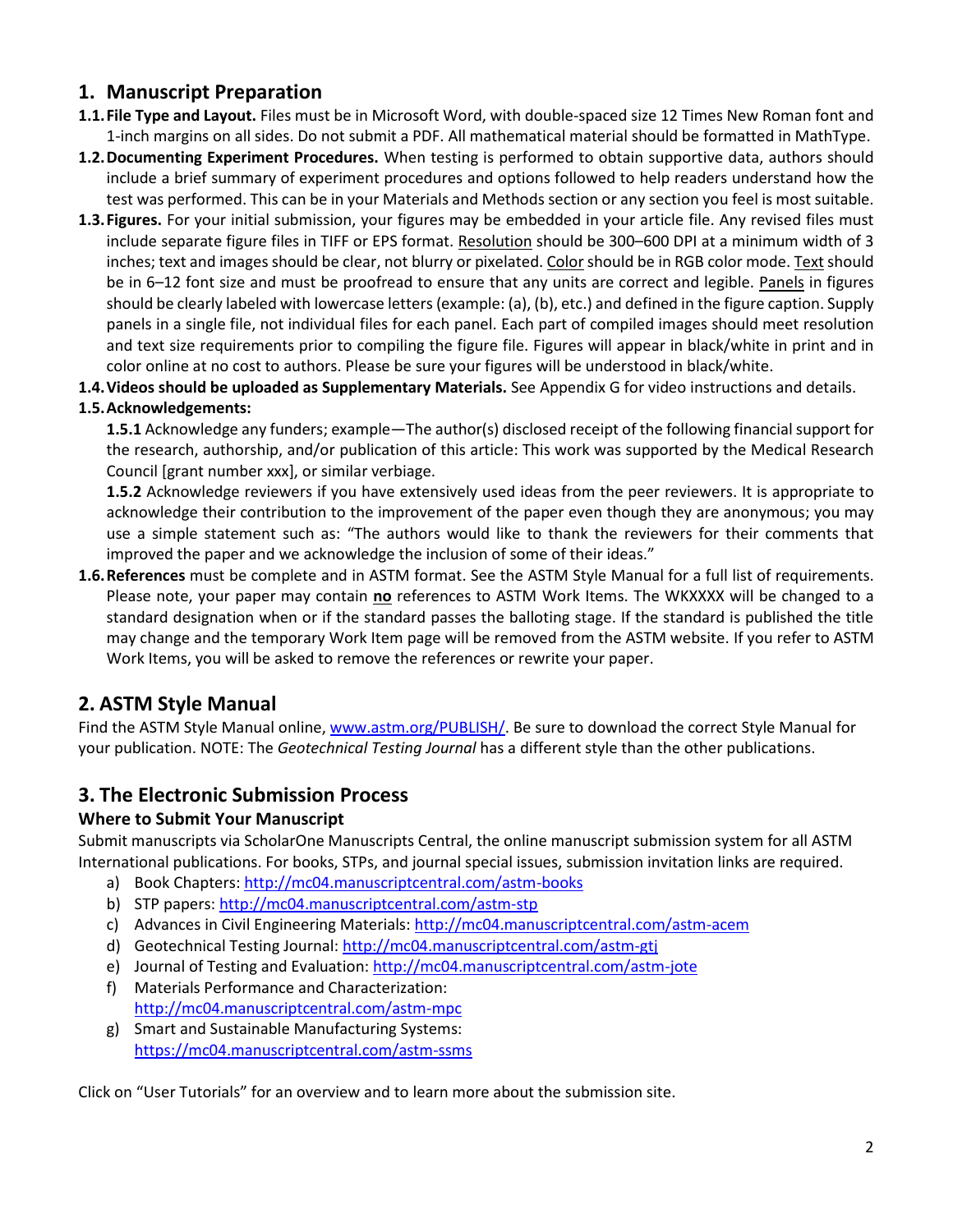#### **Step 1: Type, Title, and Abstract**

- a) Check the box to indicate the type of paper you are submitting: Technical Manuscript, Review Paper, Technical Note, Discussion, Closure, Book Review, or Letter to the Editor. See Appendix B for descriptions.
- b) **Title** should be concise but informative enough to facilitate information retrieval. Example: Modeling the Lowest Hardness Point in a Steel Bar During Quenching. **Running Title** is a short version of the title used at the top of each page. It should be less than 50 characters (including spaces) and convey the general topic of the paper. Example: MODELING THE LOWEST HARDNESS.
- c) **Abstract** must be no more than 300 words. It should be written as one paragraph and should not contain mathematical equations, tables, footnotes, citations, or references. For Manuals and Monographs, the abstract and keywords will not appear in the book but will be on our website to describe your chapter.
- d) **Plain Language Summary.** Include a short, plain language summary that will make it easy for people to find and understand your work. This is not the same as the abstract. Once the paper is published, this summary will be made available through Kudos [\(www.getkudos.com\)](http://www.getkudos.com/) for you to use on Social Media.

## **Step 2: File Uploads**

Upload your manuscript, figures, supplement files (including videos), and permissions.

## **Step 3: Attributes**

- a) **ASTM Committee and Subcommittee.** From the submission site, select a main ASTM committee and appropriate subcommittee from the drop-down box and then select "ADD".
- b) **Keywords.** Include 3–10 keywords to be used for indexing purposes.

## **Step 4: Authors and Institutions**

Enter the names, affiliations, and contact info for all authors in the order in which they should appear. Authors should register in ORCID [\(www.orcid.org;](http://www.orcid.org/) see <https://support.orcid.org/hc/requests/173842> for an infographic for Chinese-speaking authors) for a 16-digit author identifier. ORCID links authors with their works, facilitates indexing, avoids duplication, and lessens ambiguities when researchers search for a specific author (e.g., R. K. Jones, Roberta K. Jones). Addition, deletion, or rearrangement of author names should be made prior to acceptance.

**Authorship Policy:** Being listed as a coauthor means that you have made a significant contribution to the work; you have reviewed and agreed to the final version of the article before submission; and you agree to be accountable for the work. You also agree that the corresponding author will act on your behalf in all communication through submission, peer review, production, and publication. In line with standard publishing ethics, if the work is found to be in error, or in breach of the copyright agreement, that responsibility is shared by all named coauthors.

No changes in authorship will be made after acceptance. If coauthors have any concerns about these authorship policies, please contact the ASTM office directly at aconaway@astm.org.

## **Step 5: Reviewers and Editors**

If there are specific reviewers whom you would like to recommend or oppose, please add them here.

## **Step 6: Details and Comments**

- c) **Cover Letter.** This should describe what makes your paper unique, worthy of publication, and any other information that will assist our Editors. Include disclosures of conflicts of interest and funding information.
- d) **Funding.** If you have funding information, enter it here. Be sure to also include all funding information in the "Acknowledgments" section of your paper.
- e) **Manuscript Information.** Indicate the number of figures and tables.
- f) **Copyright Agreement.** Read and accept the terms of the ASTM Copyright Agreement. See option for government employees.
- g) **Confirm:**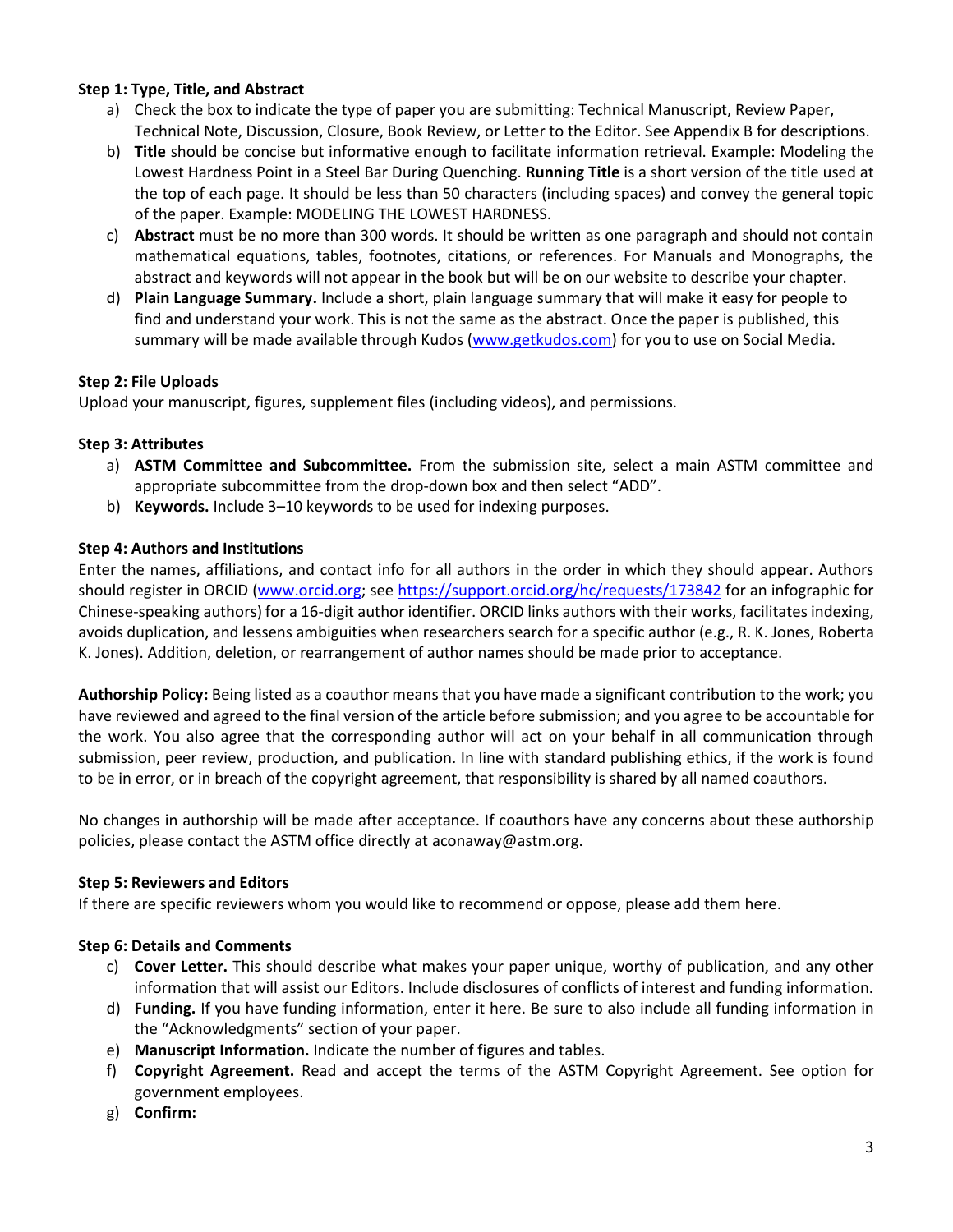- i. The manuscript has not been submitted or published elsewhere.
- ii. The research meets the ethical guidelines including adherence to the legal requirements of the study country.
- iii. The paper is not written as a promotion for any specific product or services.
- iv. There is no conflict of interest that could be perceived to bias your work, acknowledging any financial support and any other personal connections to the editors in your letter.
- h) **Permissions.** Check the appropriate required box regarding the permission status. Be sure to obtain permission for figures, tables, or previously published materials. All permissions must be obtained by the author, submitted to ASTM in writing, and cited in the publication with the copyright owner's permission. **Dual publication or publication of others' work without written permission is never acceptable. All cost for copyright permission is the author's responsibility.** See Appendix C for a sample letter to copyright holders. Failure to obtain permissions will result in delays and possible rejection of your paper. If you cannot obtain permission, you must delete the material or replace it with already approved material.
- i) **References. Confirm that all references are complete and in the proper format. See the ASTM Style Manual for complete instructions.**

**Step 7: Review and Submit.** Check the submission forms; confirm and submit.

# **4. ASTM Publication Process**

When you submit a paper to ASTM, you can expect the following steps in the publication process:

- a) **Peer Review.** All papers submitted will be reviewed by at least two independent reviewers. After reviews are complete, you will receive the reviewers' feedback along with a decision (Accept, Revise, or Reject).
- b) **Copyediting.** Accepted papers are sent to a professional copyeditor. The copyeditor will focus on grammar, ASTM style, and references. The copyeditor may also add queries for you to address during proofing.
- c) **Typesetting.** Your paper will next be typeset in the ASTM typesetting specifications. Journals, STPs, and books each have their own format that the typesetter will use for your paper.
- d) **Author Proofing.** You will then receive the typeset, formatted PDF. This will include the copyeditor's queries. You should respond to the queries and provide any other necessary corrections. Carefully read the entire paper to ensure the copyeditor did not unintentionally alter your meaning when correcting for grammar. Please note, this is not an opportunity to re-write your paper. Extensive edits may result in your paper being returned to peer review.
- e) **Quality Control.** The ASTM office and our production vendors will implement your edits and ensure the paper is ready for publication.
- f) **Complimentary PDF.** After final publication, your paper's corresponding author will receive a complimentary PDF that can be shared with co-authors.
- g) **Green Open Access Policy.** See Appendix E for a full description of the policy.
- h) **Article Processing Charges (APCs).** There are no article processing fees.

# **5. ASTM Publication Policies**

**5.1. Commercialism Policy**. Commercialism is unacceptable in all publications. Use generic terms whenever possible. If you must name a specific product, capitalize trademarks and trade names.

**5.2. Conflicts of Interest.** Authors are responsible for recognizing and disclosing in their cover letters any conflict of interest that could be perceived to bias their work, and they should acknowledge all financial support and any other personal connections with any of the Editors.

**5.3. "Previously Published" Policy.** The policy of the ASTM Committee on Publications (COP) forbids the publication of previously published material in a peer-reviewed, archival document or electronic format such that the material can be easily referenced and obtained. With limited exceptions, this definition would encompass any work that is currently subject to copyright protection. The material in question need not be identical to the previous publication,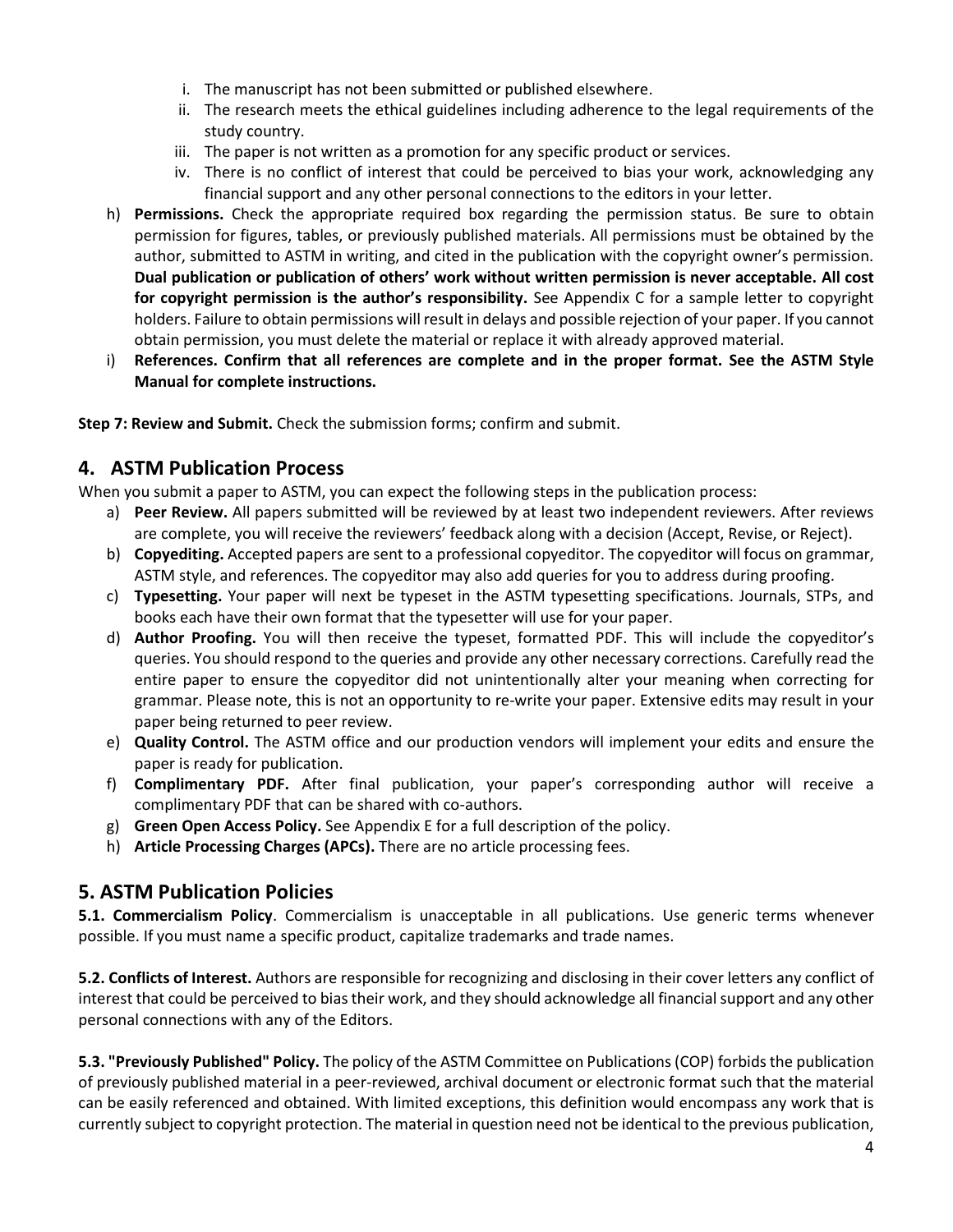only substantially the same. The Editor of the publication is responsible for determining whether the material is "substantially the same" in each case. Our copyeditors run all papers through programs that identify similar or identical works. Exceptions to this policy can be granted only with the approval of the Editor. Papers that contain some previously published materials require permission from the copyright owners.

**5.4. Author/Copyright Owner Agreement.** The corresponding author will be required to electronically accept ASTM's Author/Copyright Owner Agreement (see Appendix A). You will advise all coauthors of the terms of the agreement and the use of their name(s) in the manuscript. A government employee option is available.

**5.5. Manuscript Style Manual.** All authors should download the ASTM Style Manual (see

[www.astm.org/PUBLISH/\)](http://www.astm.org/PUBLISH/) for instructions on paper format, citation/reference style, table format, etc. A sample paper is available in ScholarOne and should be used as a guide for the appropriate elements of a submission. The paper should be carefully proofread by the author. Number all pages in sequence beginning with the title page. Pages of the manuscript should be arranged in the following order: abstract, keywords, main text, acknowledgments, appendices, references, tables with captions, list of figure captions, and figures.

**5.6. Written Language.** The manuscript must be in good scientific American English; this is the author's responsibility. If English assistance is needed, the author should seek this out before submitting the paper. Websites where you can get English editing assistance include LetPub [\(http://www.letpub.com/\)](http://www.letpub.com/) and the American Journal Experts [\(http://www.aje.com/\)](http://www.aje.com/).

# **6. Citing Your Work**

A reference is provided on the first page of your paper. When citing your ASTM paper in other works, follow the provided reference.

**6.1. Using Websites as References/Archiving Websites.** Archiving websites enables researchers to view the website that you viewed as it was on the day and at the time that you viewed it. This is especially helpful for mitigating the effects of "link rot", or websites that have become permanently unavailable. All URLs that you cite in your reference list should be archived on or as close to the day that you viewed it.

**a.)** To archive a website, copy the URL, go to [www.web.archive.org,](http://www.web.archive.org/) and paste the URL into the box in the lower right corner that says "Save Page Now".



**b.)** You will then receive a new URL that includes the archive (date of access) information; for example: [http://web.archive.org/web/20161012191111/http:](http://web.archive.org/web/20161012191111/http:/apps.npr.org/best-books-2015/) [//apps.npr.org/best-books-2015/.](http://web.archive.org/web/20161012191111/http:/apps.npr.org/best-books-2015/) This is the URL that must be included in your reference list, along with the author(s), title, and publication date.

| Page saved as                                                              |  |
|----------------------------------------------------------------------------|--|
| http://web.archive.org/web/20161012191111/http://apps.npr.org/best-books-2 |  |
| As it appeared on October 12, 2016 7:11:11 PM UTC                          |  |
| INTERNET ARCHIVE<br><b>IllauRackMachine</b>                                |  |

For this website, the reference that would be included in the reference list is:

N. Cohen, R. Friedman, P. Mayer, and B. Novey, "NPR's Book Concierge: Our Guide To 2015's Great Reads," NPR, 2015, [http://web.archive.org/web/20161012191111/http://apps.npr.org/best-books-2015/](http://web.archive.org/web/20161012191111/http:/apps.npr.org/best-books-2015/)

**6.2. Claiming Publications in Kudos.** Kudos is used to increase the visibility and impact of published works. When authors publish with ASTM, they receive an email suggesting they send a message to their colleagues announcing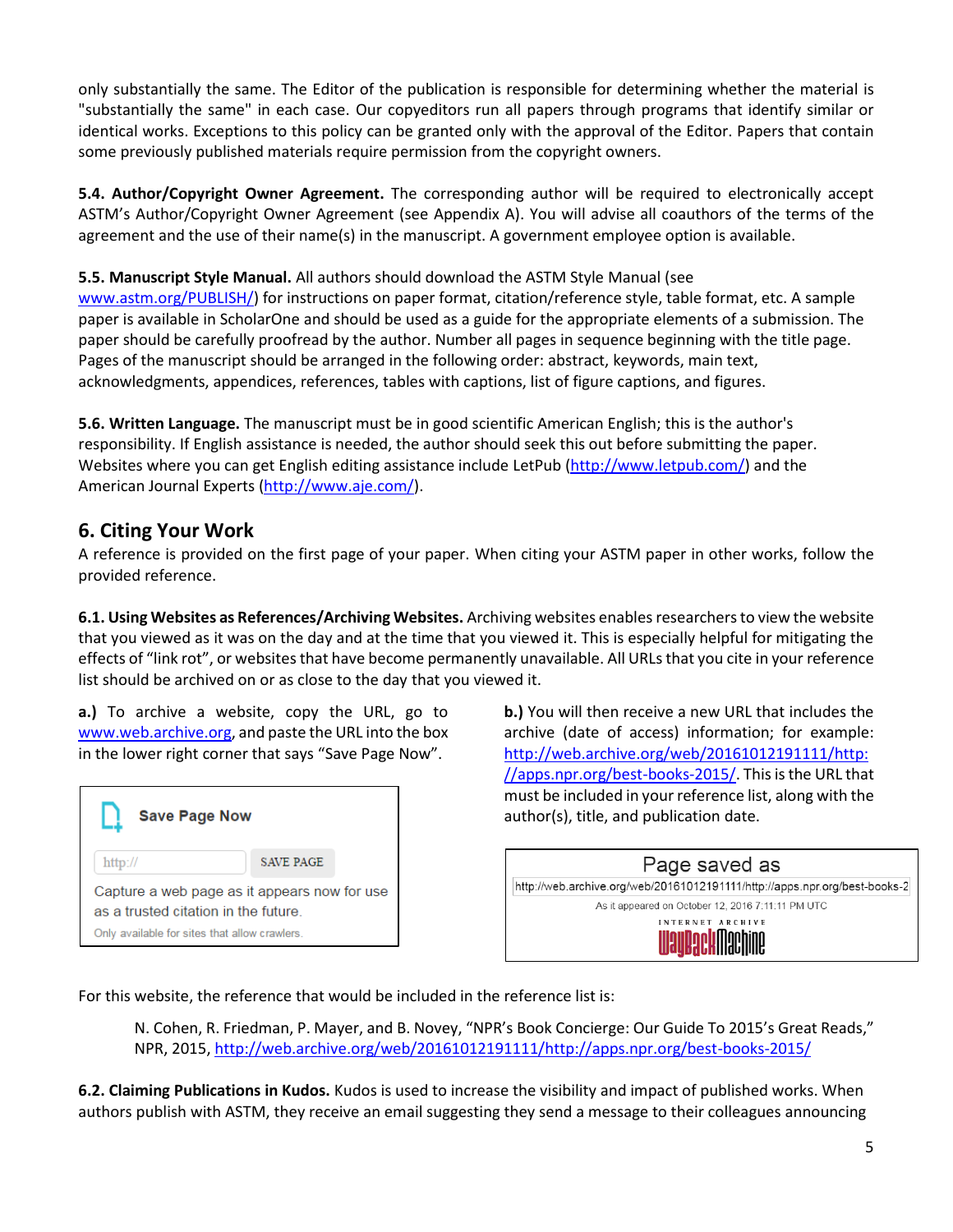the newly published work. Publications on your Kudos page are linked to abstracting and indexing services, research subject repositories, etc. Registration is free for authors and researchers; see [www.growkudos.com.](http://www.growkudos.com/)

# **7. Contacts for Peer Review and Editorial Offices**

Peer Review Sara Welliver ASTM Publications J&J Editorial Services 201 Shannon Oaks Cir., Ste. 124 Cary, NC 27511 919-650-1459, ext. 210 Email: [astm@jjeditorial.com](mailto:heather@jjeditorial.com)

Editorial: Manuals, Monographs, and Data Series Monica Siperko ASTM International 100 Barr Harbor Drive West Conshohocken, PA 19428 610-832-9622 Email: [msiperko@astm.org](mailto:msiperko@astm.org)

Editorial: Journals and STPs Alyssa Conaway ASTM International 100 Barr Harbor Drive West Conshohocken, PA 19428 610-832-9620 Email[: aconaway@astm.org](mailto:aconaway@astm.org)

Reference must be made to the Manuscript ID #, title, author, and journal or book in all correspondence.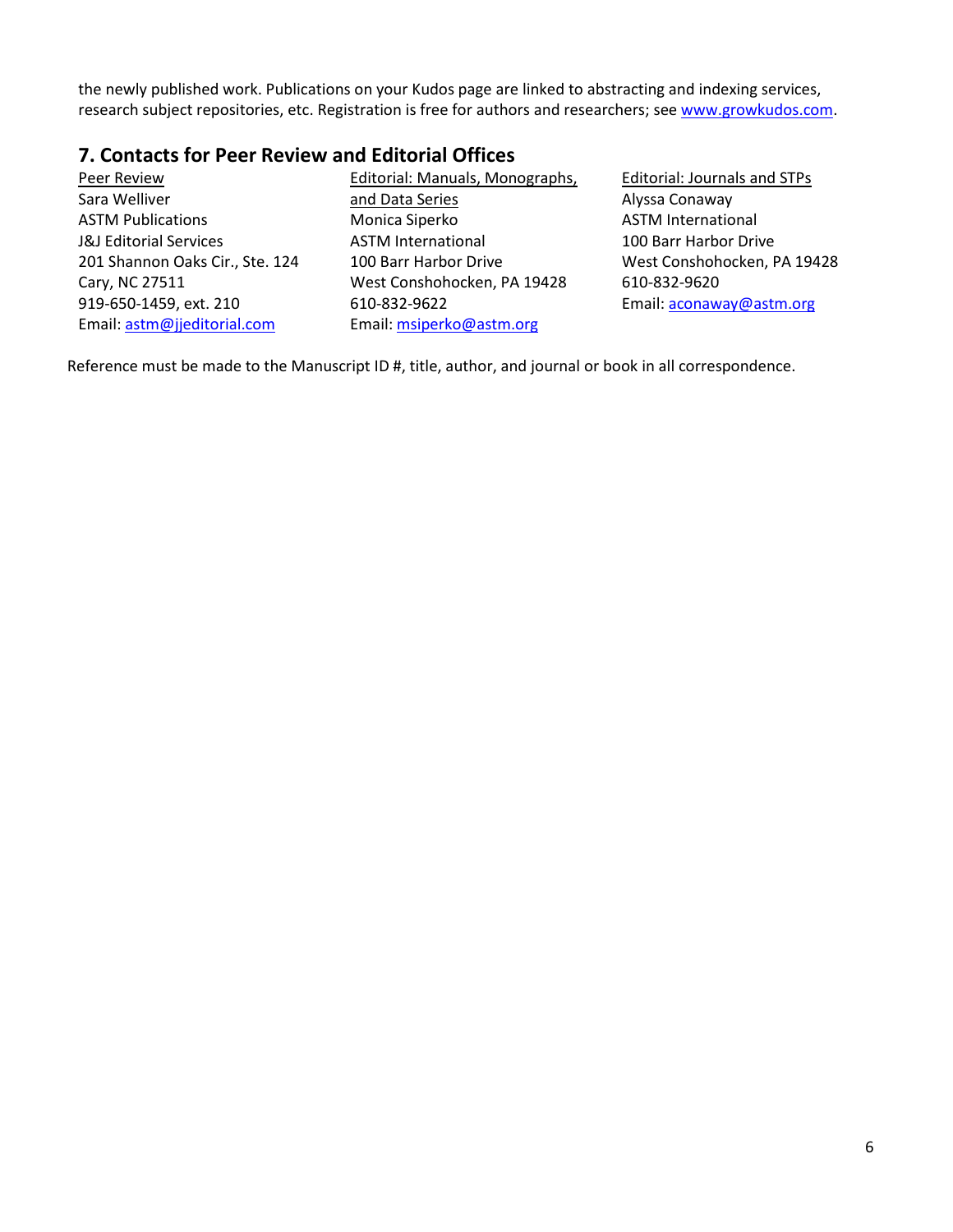**1/2017**

# **ASTM International Author/Copyright Owner Agreement**

#### **Paper/Chapter Title as submitted (the "Work")**

**For U.S. and foreign government employees** *who have prepared this Work as a part of their official duties, it is understood that copyright is not available for assignment. This agreement must be accepted so as to agree to and acknowledge all other terms of this agreement.*

"You" means the Author(s) (and Copyright Owner(s), if different)

**Author's Obligations**. You have submitted the Work to ASTM for publication. You represent that the Work submitted has not been previously published. You promise that the Work is not currently under consideration by another publication. You warrant that the Work is original material (except for any material from copyrighted sources reproduced with the written permission of the copyright holder sufficient to permit ASTM to use the Work as contemplated), and is in no way a violation or an infringement of any copyright belonging to any third party; that the materials contained in the Work are accurate; and that the Work contains no defamatory or otherwise illegal materials.

**You grant the following rights to ASTM:** the worldwide and perpetual right to (a) print and/or electronically publish and distribute the Work (or portions thereof) in all versions of ASTM publications (in any language and with the right to translate), websites and/or newsletters and right to print and/or electronically publish and distribute the Work to other sites under license or contract with ASTM; (b) include the Work in advertising and promotion; (c) include the Work in print and non-print products anywhere in the world.

**Corresponding Author**: The corresponding author is the person with whom ASTM communicates. He/She is responsible for updating all co-authors regarding the status of the Work. The corresponding author is responsible for transferring copyright and has communicated the terms of ASTM copyright with co-authors prior to publication.

Electronically accepting this Agreement represents and warrants that you (and any co-authors) are the sole copyright holder(s) of the Work and that you have identified all co-authors to ASTM. You also represent that each of the coauthor(s) have also granted permission to ASTM to use their name(s) in connection with any past, present, or future promotional activity by ASTM, including, but not limited to, promotions for upcoming issues or publications, circulation solicitations, advertising, or other publications in connection with the publication.

**Compensation.** You will not receive or be entitled to any royalty, fee, commission, payment or other compensation.

**Copyright Assignment.** It is ASTM's policy to require authors/copyright owners to assign the copyright in the submitted works, in order that ASTM may disseminate the Work to the fullest extent. You hereby assign all rights, including the copyright, in the Work to ASTM, prior to publication, by executing this Agreement, including but not limited to any and all copyright(s) therein held by each Author, together with any rights of each to secure renewals, reissues and extensions of copyright that may be secured under the laws now or hereafter in force and effect in the United States or in any other country, and any and all rights to enforce such copyright(s) or bring other claim in connection with such copyright.

The Work becomes the copyrighted property of ASTM and shall not be published anywhere without the prior written consent of ASTM. *ASTM reserves the right of first publication of all papers offered for publication.* 

The author(s), if different from the copyright owner(s), also represents that he/she/they prepared the Work within the scope of their employment, as a work-for-hire.

**Peer Review Policy.** All papers are subject to review by two anonymous peer reviewers, as the process is described in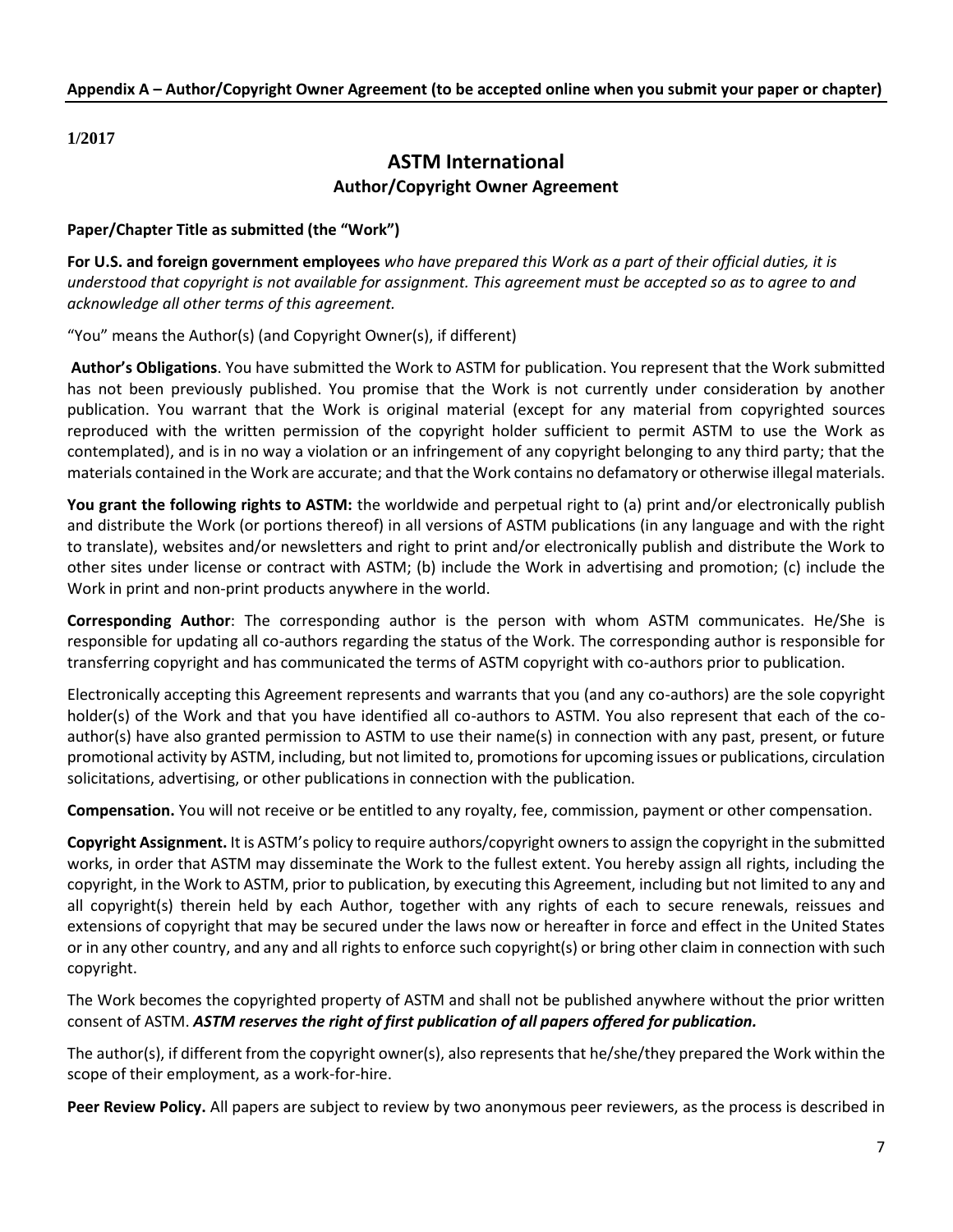ASTM's peer review process (copy will be provided upon request). Submission of Work does not in any way guarantee that ASTM will publish the Work.

**Limited Right of Use by Author(s)' Employer**. ASTM grants the authors' employer the limited and non-exclusive license to make a limited number of photocopies (hardcopy paper copies, specifically excluding any electronic copies) and circulate these copies within its company for internal purposes. Author(s)' employer acknowledges and will retain ASTM's copyright notice on each hardcopy it makes.

As the Author, ASTM permits you certain uses that do not require permission from ASTM. These include:

- The right to make copies of the Work for your own personal use, including for your own classroom teaching use;
- The right to make copies and distribute copies of the Work to research colleagues, for the personal use by such colleagues (but not commercially or systematically, e.g. via an email list or list serve);
- The right to post the pre-print version of the Work on your website or your employer's website with reference to the publication by ASTM as the copyright holder. This preprint will be sent to you by the copyeditor. This version does not include the final edits. Such preprints may be posted as electronic files on the Author's own website for personal or professional use, or on the Author's internal university or corporate networks/intranet, or secure external website at the Author's institution, but not for commercial sale or for any systematic external distribution by a third party (e.g.: a list server or database connected to a public access server). Prior to publication, the Author must include the following notice on the preprint: "This is a preprint of an article accepted for publication in Publication (journal or book) Title, Copyright (year), ASTM International, West Conshohocken, PA, http://dx.doi.org/10/1520\_\_\_\_\_\_\_\_\_\_". NOTE: Directing researchers to the DOI will ensure the authors get appropriate citations from CrossRef.
- After publication of the Work by ASTM International, the preprint notice should be amended to read as follows: "This is a preprint of an article published in Publication (journal or book) Title, Copyright (year), ASTM International, West Conshohocken, PA, http://dx.doi.org/10/1520 , page numbers, www.astm.org";
- A PDF of the final version will be supplied to each author and co-author, with a Watermark on the last page that states: "Copyright by ASTM International (all rights reserved), pursuant to License Agreement. No further reproduction authorized." This version can be given to your employer or funding agency and, after the 12-month embargo period has passed, this may be uploaded to your company or institutional repository. Continue to direct researchers to the DOI for proper CrossRef attribution.
- The right to present the Work at a meeting or conference and to distribute copies of such Work to the delegate attending the meeting after the Work is published by ASTM with appropriate citation to the published article;
- For the author's employer, if the Work is a "work for hire", made within the scope of the author's employment, the right to use all or part of the information in (any version of) the Work for other intracompany use (e.g., training);
- You retain any patent and trademark rights and rights to any process or procedure described in the Work ;
- The right to include the Work in full or in part in a thesis or dissertation (provided that this is not to be published commercially);
- The right to use the Work or any part thereof in a printed compilation of works of the author, such as collected writings or lecture notes (subsequent to publication of the Work by ASTM); and
- The right to prepare other derivative works, to the extent the Work is not book-length form, or to otherwise re-use portions or excerpts in other publications, with full acknowledgement of its original publication by ASTM.

Other uses by authors must be authorized in writing by ASTM.

By electronically accepting this Agreement, you agree to all the above terms and limitations.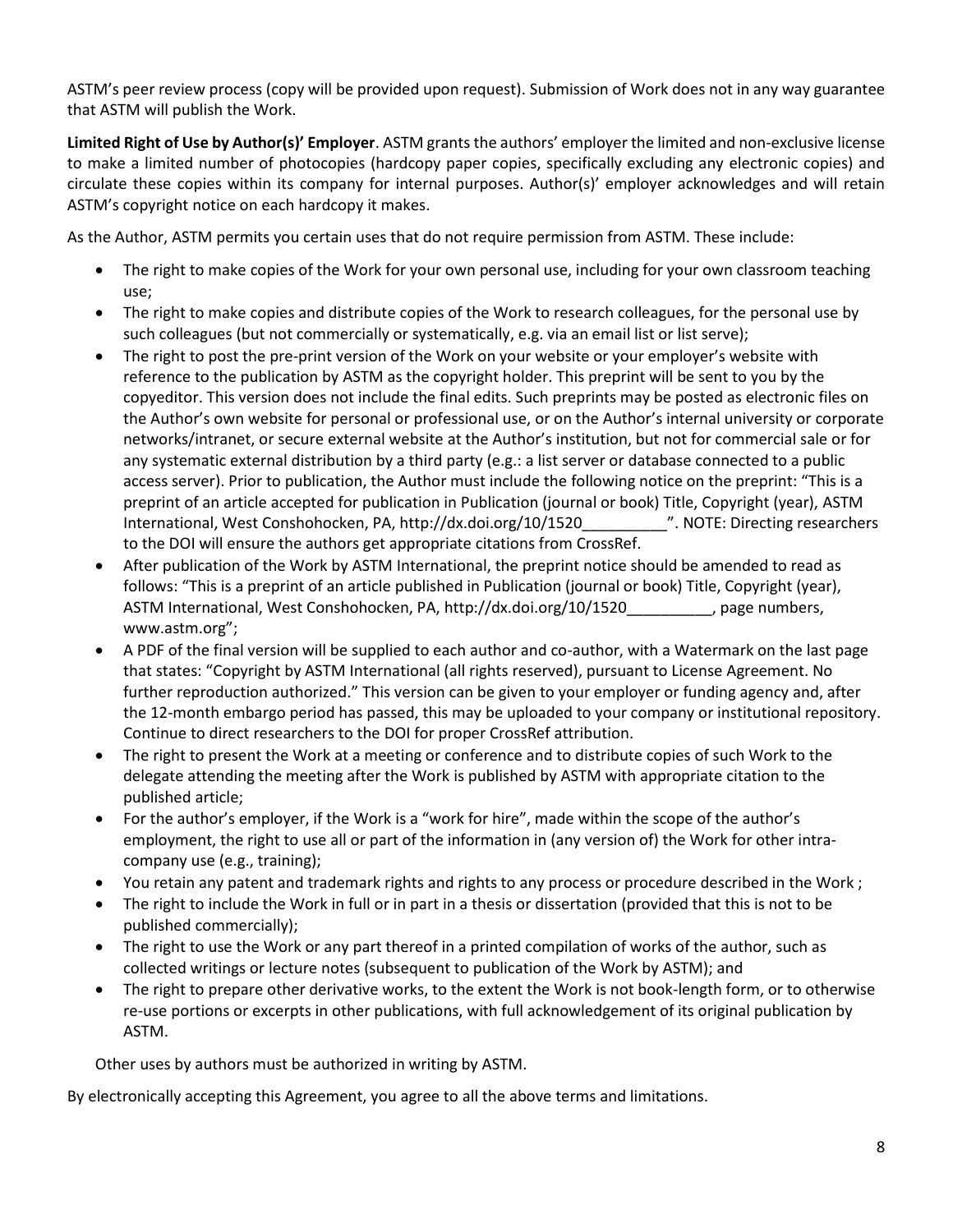# **Appendix B – Types of Submissions**

The editor may waive these restrictions to encourage papers on topics that cannot be treated within these limitations. Review papers concerned with a large topic area may be longer in order to adequately cover the topic. Justification for longer manuscripts should be provided and permission received from the Journal's Editor. \*Tables and figures of normal size should generally be counted as 250 word equivalents each.

**Technical Manuscripts** (10,000 words)\* are full-length papers that significantly contribute to the technical literature and should be of interest to testing professionals and/or researchers. They must include a review of past work in the relevant area and should present information of current interest or probe new fields.

**Review Papers** (10,000 to 20,000 words) provide historical context and technical development in a field of interest to ASTM International. They survey the primary sources that contribute to the current state of research on a particular topic. A review paper typically synthesizes and references key relevant papers on a selected topic and presents a coherent view of the "state of the art" as it now stands. The author of a review should demonstrate a thorough understanding of the literature and as a result formulates a useful analysis of it. While authors of review papers do not present new research, they are expected to provide a new perspective. Review papers usually incorporate some of the following elements: recent major research advances and discoveries, significant gaps in the current research, current debates, and ideas of where research might go next.

Review papers can be submitted for consideration but it is highly recommended that an abstract be discussed with the journal editor prior to full submission.

**Technical Notes** (3,500 words) are shorter than technical papers, approximately 3,500 words, and must also include a review of past work in the relevant area. Technical notes may be used to present preliminary or partial results of research, limited research results, innovative equipment or methods, and/or proposed modifications of testing standards.

**Discussions** (2,000 words) present significant comments or questions about the technical content of a previously published technical paper or technical note published in a journal. They must be submitted during a 6-month period following the date of publication of the paper or note. Discussions should not simply speculate, repeat or emphasize material published elsewhere, advocate special or commercial interests, or controvert established fact. Discussions follow the requirements for other manuscripts except that they do not have abstracts, introductions, or conclusions. The Editor(s) will determine whether a discussion is appropriate for publication, and if so, will forward the discussion to the author(s) of the original paper for a Closure to be written. Be sure to include the authors' names, paper title, journal, and paper ID number.

**Closures** (2,000 words) are written by the author(s) of an original paper or note in response to a Discussion. The author addresses and clarifies issues raised in the Discussion and provides conclusions to the issues. Closures and discussions are published together and linked online to the original paper.

**Book Reviews** (2,000 words) assess new books whose content is judged important by the journal Editor. They summarize the work, illuminate its strengths and weaknesses, and place it in context with existing literature. Reviews are limited to 2,000 words and are usually written upon request by the Journal's editor(s).

## **Errata and Corrigenda**

Errata are corrections of egregious, technical errors made during the publication process that appear in published papers. Corrigenda are corrections of egregious, technical errors made before the publication process. Errata and Corrigenda are published as separate documents and are linked online to the original paper.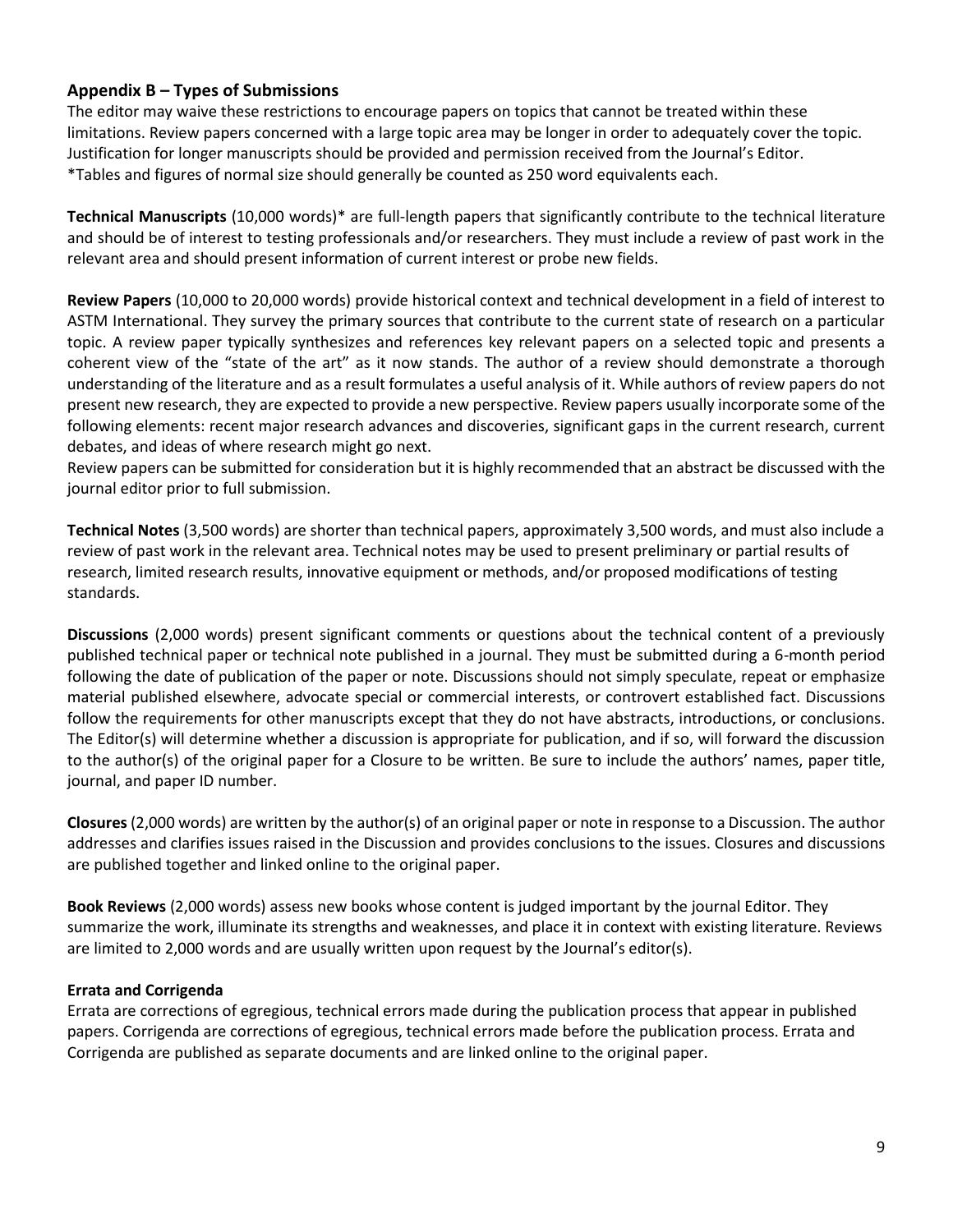# **Appendix C – Request for Permission Template**

Date: TO: (copyright holder) FROM: (author)

I am preparing material for a publication titled: \_\_\_\_\_\_\_\_\_\_\_\_\_\_\_\_\_\_\_\_\_\_to be published by ASTM International. I hereby request copyright permission for non-exclusive worldwide rights, in all languages, to include the following material in this publication(s) and all future editions and revisions thereof, in all formats including CD-ROM, internet, and other electronic media:

#### **(List material to be republished and source of the material. Also include a copy of the material if possible.)**

A credit line to acknowledge the use of your material will be noted. If you have a preferred credit line, please indicate below.

If permission is granted, please complete, sign, and return this form to my attention. A copy is enclosed for your files. By signing this release, you hereby grant ASTM authority and discretion to grant permission for others to copy or reproduce the figures.

Please return this form to the address below at your earliest convenience.

Author's name Address Email address

I (copyright holder) grant permission for the use requested above.

| Authorized Signature:          | Date: |
|--------------------------------|-------|
| <b>Printed Name and Title:</b> |       |
| Company:                       |       |
| Address:                       |       |
|                                |       |
| <b>Preferred Credit Line:</b>  |       |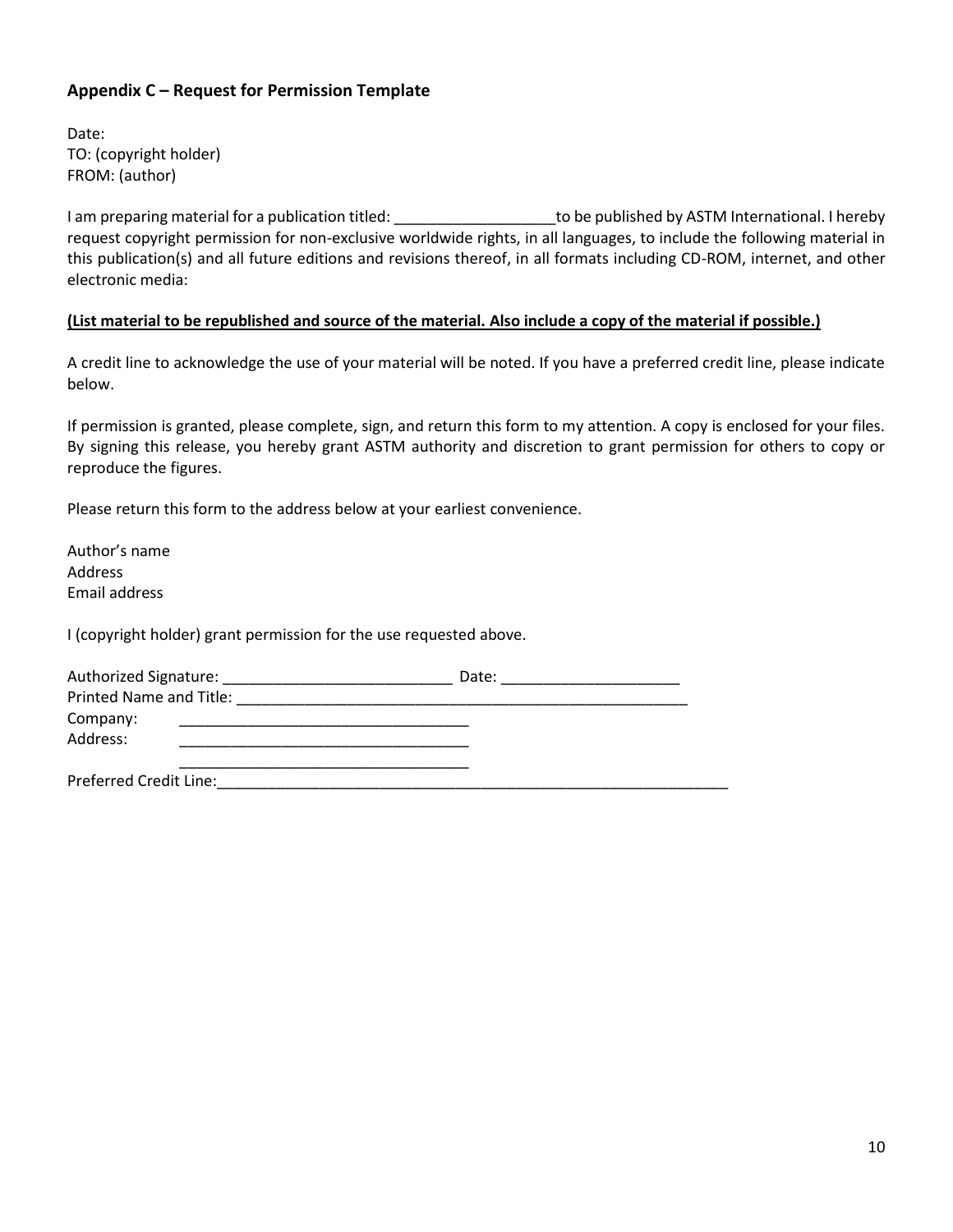# **Appendix D – ASTM Policy on Plagiarism**

The current ASTM policy on plagiarism is the following:

**"Previously Published" Policy**. In order to maintain the integrity of the publication process, the policy of ASTM and its Committee on Publications (COP) forbids the publication of previously published material. For the purpose of this policy, "previously published" means published in a peer-reviewed, archival document or electronic format such that the material can be easily referenced and obtained. With limited exceptions, this definition would encompass any work that is currently subject to copyright protection.

It is permissible, for ASTM specifically and for journals broadly, to publish a paper that *expands* on something already published. In this case it should be made clear that the longer paper is an extension of work already published, with a clear citation of the earlier publication. If the earlier paper is copyrighted, then the author may not repeat blocks of text, tables, or figures from the earlier paper without obtaining permission and providing proper citation of the source. It is also permissible to publish a paper that distills, summarizes, or reviews something already published. This is commonly done in review papers and when publishing a paper based on a student's thesis. In these cases, as well, it should be made clear that the paper is based on work already published. What is not permitted is to publish work that is essentially unchanged from a previous paper or to use work of other without obtaining permission from the copyright owner and properly citing the source.

# **Committee on Publications (COP) POLICY ON PLAGIARISM**

#### **What is Plagiarism?**

In the context of research proposals, the U. S. National Science Foundation defines plagiarism broadly as "the appropriation of another person's ideas, processes, results, or words without giving appropriate credit" [[Code of](http://ecfr.gpoaccess.gov/cgi/t/text/text-idx?c=ecfr&sid=d8d3756c538b2a9cb3ec6a4305a5e83e&rgn=div8&view=text&node=45:3.1.2.4.28.0.9.1&idno=45)  [Federal Regulations, 45, 689.1\]](http://ecfr.gpoaccess.gov/cgi/t/text/text-idx?c=ecfr&sid=d8d3756c538b2a9cb3ec6a4305a5e83e&rgn=div8&view=text&node=45:3.1.2.4.28.0.9.1&idno=45). Plagiarism can also violate federal copyright law that is punishable by statute.

The U. S. Copyright – Fair Use [\(Sections 107 through 118](http://www.copyright.gov/title17/92chap1.html) of the Copyright Law title 17, U.S. Code) doctrine allows use in appropriate context of material published earlier when the source of the material is clearly identified.

**Plagiarism can be full, partial, or self-plagiarism**. An example of the first case is when an author republishes an entire chapter or article of another author without disclosing this fact or the source. In a partial plagiarism, only portions of another person's earlier published work or direct statement is copied with little or no changes and, again, without proper attribution. Self-plagiarism is publishing one's earlier peer-reviewed work again, in the same or a different publication, without disclosing this fact or the source. This also applies to material that is in the public domain or easily accessible on the Web such as Wikipedia http://www.wikipedia.org/

**Images**. Authors are expected to properly reference image(s) from other sources and obtain written permission for the use of the image(s) from the copyright holder(s).

#### **COP Policy on Plagiarism**

ASTM COP does not tolerate plagiarism or violation of any federal copyright laws in any form in its publications. Plagiarism is an unethical behavior and is never acceptable. Work by others that are cited in articles or books whether quoted directly or paraphrased, must be properly acknowledged either by references or as footnotes.

#### **Authors' Responsibilities**

All authors are equally accountable regarding the submitted work. To avoid the charge or claim of plagiarism, an author must provide clear indication of the original source of material by giving reference to previous work or source of a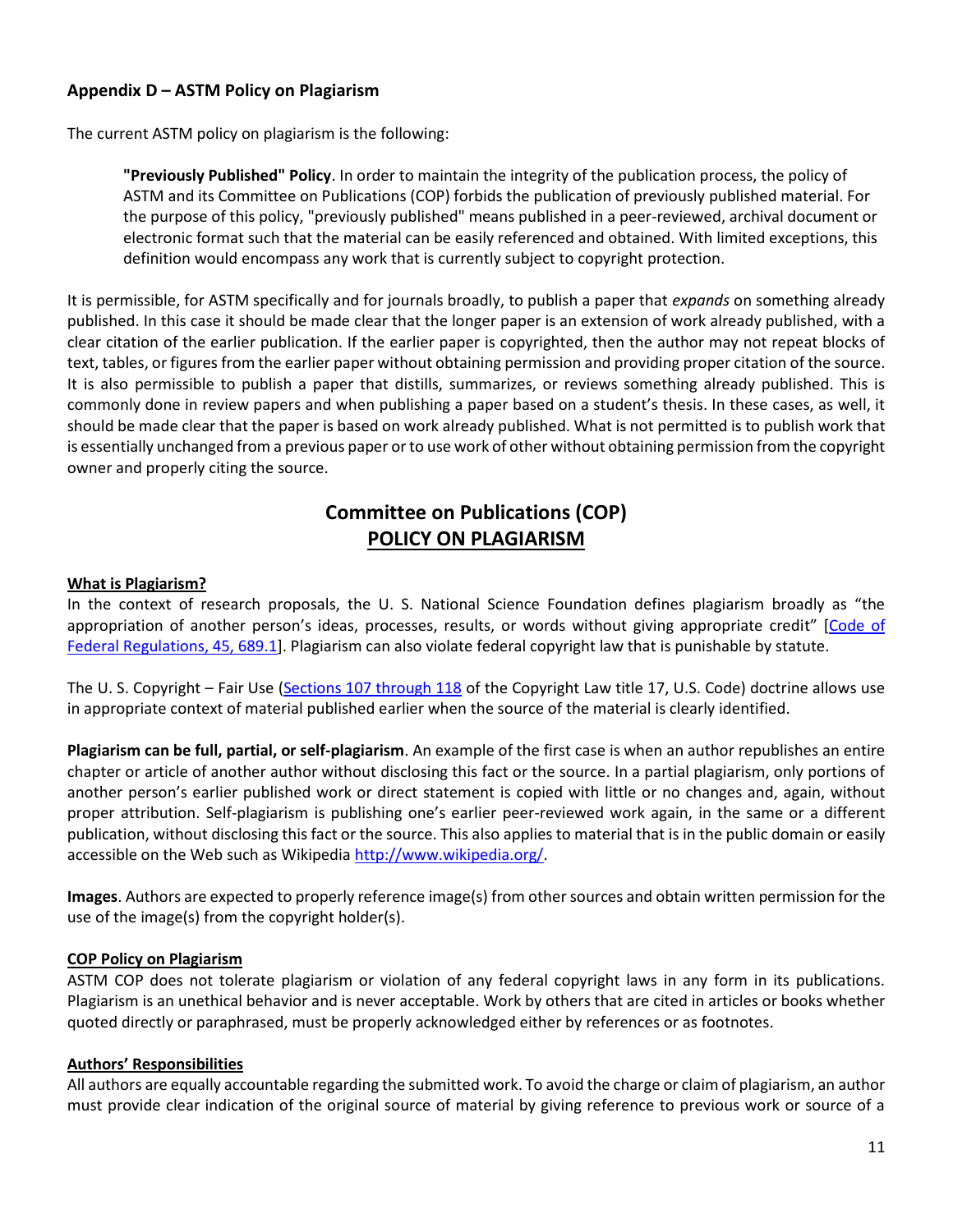quote.

Authors are expected to be responsible for the contents of the text submitted to ASTM for publication. Hence, it is the responsibility of the author(s) to adhere to the highest ethical and professional standards with respect to plagiarism.

Authors who are unclear about what does and does not constitute plagiarism should research the definition to ensure that, in their collective conscience they are not in violation of plagiarism prior to submitting their work to ASTM.

**Images**. Authors are expected to properly reference image(s) from other sources and obtain written permission for the use of the image(s) from the copyright holder(s).

If COP brings a charge of plagiarism to the author(s), a response is required within three months. If there is no response, ASTM will contact the authors' institution. If there is no response from the authors or the institution, ASTM will no longer accept any submissions from the authors or from their institution.

#### **Reviewers' Responsibilities**

If reviewers or other readers detect or suspect a case of plagiarism in an ASTM published work or material in the review stage, it is their ethical and professional responsibility to contact the ASTM Managing Editor, Books and Journals, who will follow up on the individual case.

#### **Procedures for Investigating Plagiarism**

All journal submissions will be checked for potential plagiarism using iThenticate/Turnitin™ software. iThenticate/Turnitin™ detects similarities to papers published in the existing literature. Based on the results of the check, the journal Editor will determine if the submission is acceptable for consideration for peer review. If a submission is rejected due to a substantial degree of similarities with published work, the author and co-authors of that submission will be advised that their submission has been rejected due to apparent plagiarism and their funding institution and/or employer will be informed.

The Managing Editor will form an ad hoc committee consisting of 3 to 5 individuals that may include the journal or book editors, authors, reviewers, counsel, Vice-President of Publications and Marketing, and representatives from COP, to investigate the alleged violation and make a recommendation to COP for a vote regarding the allegation.

ASTM COP will follow the procedures on self-plagiarism (redundancy) and plagiarism as outlined in the flowcharts published by the separate and independent organization, Committee on Publication Ethics (COPE). Go to [www.publicationethics.org](http://www.publicationethics.org/) for full details and flowcharts outlining a process for communicating with authors, reviewers, readers, etc. a[t http://publicationethics.org/files/All%20Flowcharts%20English%2017%20July%202012.pdf.](http://publicationethics.org/files/All%20Flowcharts%20English%2017%20July%202012.pdf)

This process includes comparing the documents in question, notifying all authors if possible, obtaining an explanation from the authors, determining the next course of action, e.g., revision to remove or reference material from other works, rejection, notification of the funding institution, printing a retraction, or whatever is necessary to resolve the issue dependent on the publication stage of the material in question.

## **Notifying ASTM of Plagiarism**

To inform ASTM of suspected plagiarism submit your allegation in writing to the Managing Editor, Books and Journals. Include your name, email address, phone number, and indicate exactly what parts of the work published or under review by ASTM International are duplicated and the citation of the original work. Include any documents or details that will assist in the investigation and discovery of the original sources.

#### **Confidentiality**

The investigation will be held in reasonable confidence during the investigation of plagiarism but will require full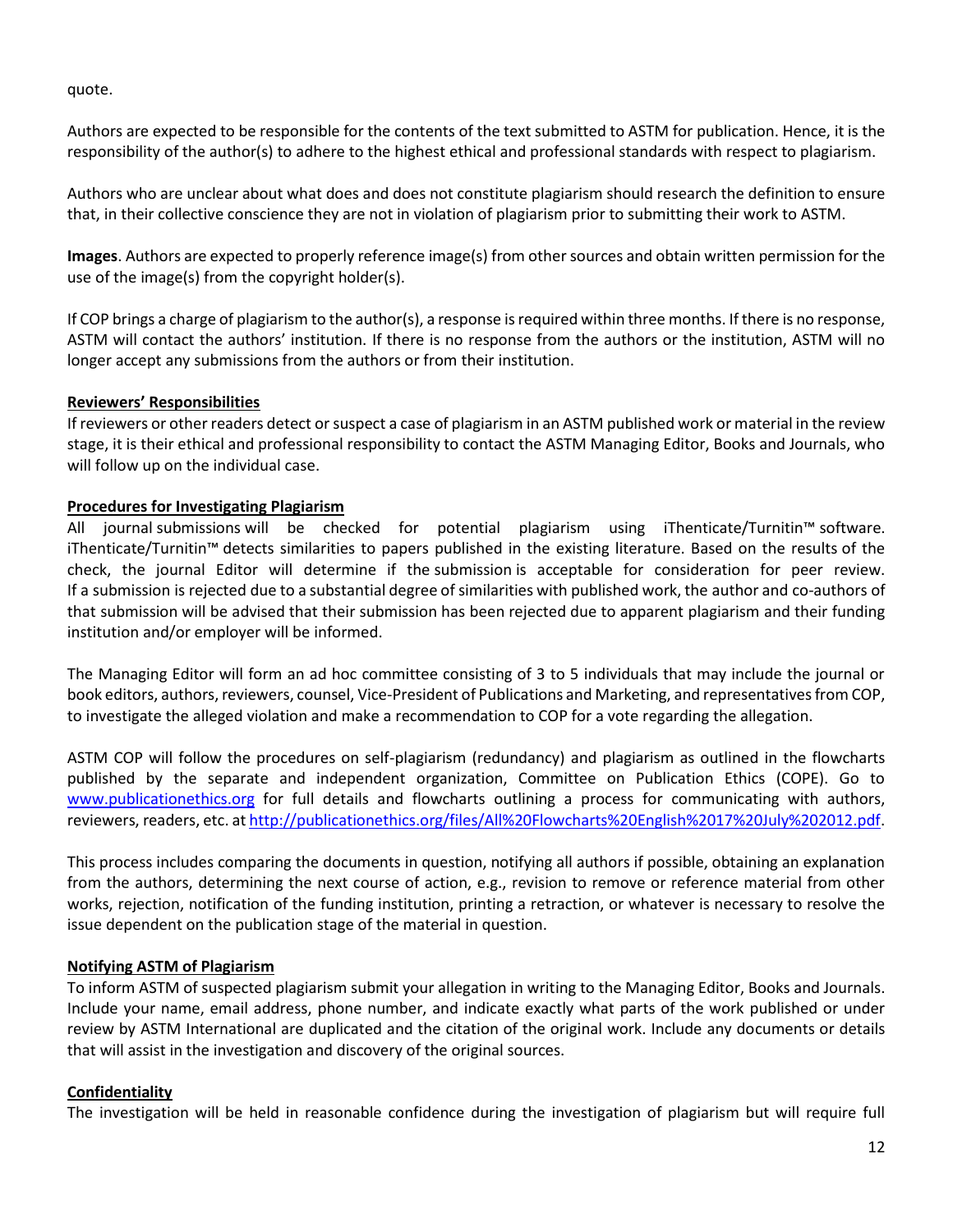disclosure to anyone assisting the Managing Editor in the deliberations.

## **Penalties**

In the case of a positive finding of plagiarism by ASTM's investigation, ASTM will notify in writing the author(s), as well as the authors' funding institution and/or employer, of the allegations and subsequent positive findings. If the paper is still under review, it will be rejected. If the paper or book chapter has already been published by ASTM, a message will be included in the digital version in the ASTM Standards and Engineering Digital Library (SEDL) indicating that the paper was found to be in violation of the ASTM plagiarism policy and a notice indicating the paper was RETRACTED, and an explanation as to why it was retracted will be inserted into any print versions with future sales. Additionally, ASTM will forward the submission to RETRACTION WATCH [\(http://retractionwatch.com\)](http://retractionwatch.com/).

The author(s) of the plagiarized work will be requested to write a registered letter to the author(s) of the original work, apologizing for the violation. If there is a refusal to do so, ASTM will exercise their right to refuse all future submissions from the offending author(s) as well as the authors' institution/employer.

The author(s) of the original source material will also be notified by ASTM of the use of their material in the plagiarized work.

#### **Sources used in creating this document:**

Plagiarism policies: [American Chemical Society](http://www.acsedu.com/enrolment/acs-plagiarism-policy.aspx) [American Mathematical Society](http://www.ams.org/secretary/ethics.html) American [Physical Society](http://www.aps.org/policy/statements/02_2.cfm) [Association for Computing Machinery](http://www.acm.org/publications/policies/plagiarism_policy) [Committee on Publication Ethics](http://publicationethics.org/) (COPE) [Computer Science Journals](http://www.cscjournals.org/csc/plagiarismpolicies.php) [Institute of Electrical and Electronic Engineers](http://www.ieee.org/web/publications/rights/ID_Plagiarism.html)

Articles on plagiarism: [Imperial College](http://www3.imperial.ac.uk/library/researchers/plagiarismdetection) [Royal Society of Chemistry](http://www.rsc.org/chemistryworld/News/2009/September/09090901.asp)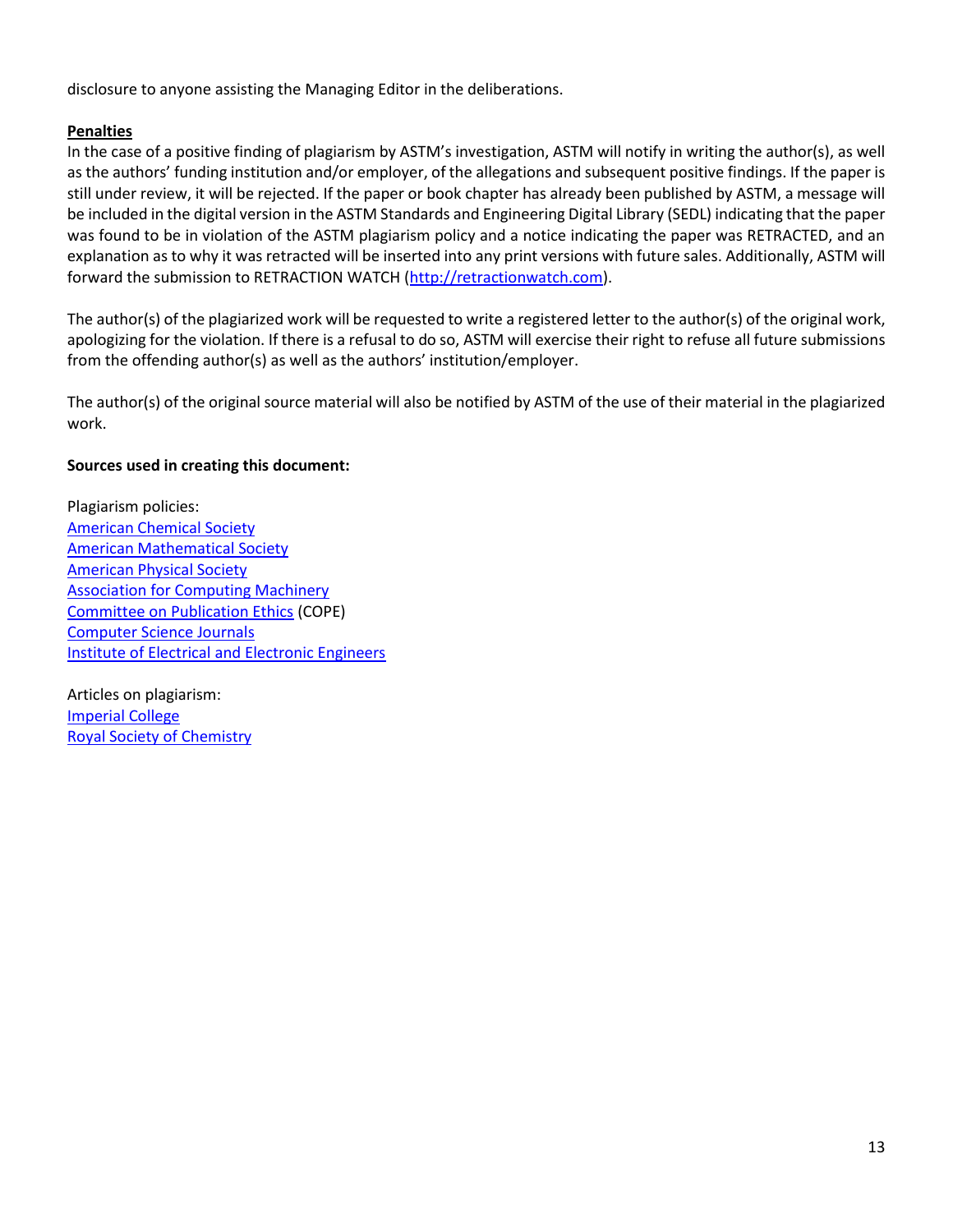## **Appendix E – Green Open Access\* Policies and Procedures for ASTM International Journals**

It is the mission of ASTM International to provide high quality content to our members and customers. Our rigorous peer review process is the cornerstone of that mission along with an experienced and dedicated staff.

ASTM continues to invest in the latest technologies to support our contributing authors with print, electronic publishing, metadata, and submissions to notable indexing and abstracting services.

ASTM has established a Green Open Access policy as of January 1, 2016. Under this new policy, authors will be allowed to deposit their final paper in their company or university repositories with appropriate reference to the source journal after a twelve-month embargo period. Prior to that time a pre-press version can be deposited. ASTM will not collect page charges or article processing charges. ASTM will retain and defend the copyright for all materials published by the society. For more details see the following Policies and Procedures section below.

\* Green Open Access journals provide authors with free access to peer-reviewed papers, usually after an embargo period. There are no article processing charges.

**Impetus:** This is in consideration of mandates requiring government funded researchers to publish their work in peer-reviewed, Open Access (OA) journals. Open Access can be either Gold or Green. Gold OA is free immediately upon publication and the cost of publishing is borne by the authors who pay article processing charges (APCs). Green OA is free after an embargo period, and the authors are not charged APCs. The cost of publishing is borne by the subscribers. Article processing charges are acceptable but are usually not included in the funding. Authors are also requesting that their papers be included in their university or corporate repositories. To address these issues the following COP Policies and Procedures have been developed:

**Policies and Procedures:** ASTM has adopted a Green OA process as of January 1, 2016. The start date for the embargo period will be the date the paper is published online. For example:

Manuscript received February 5, 2015;

accepted for publication July 10, 2015;

published online October 10, 2015.

The article would then be available to authors for free October 10, 2016.

ASTM will continue its subscription-based business model and retain copyright. No APCs will be levied.

Authors may place their approved, pre-press papers without final edits, which they receive from the copyeditor, in their company or university repository in accordance with the Fair Use terms outlined in the Author Copyright Agreement (also below) recognizing ASTM International as the publisher with a complete reference including the DOI.

Final papers will be made available to authors without charge after a 12-month embargo period. After the embargo is lifted, authors can submit the final published paper to their company or university repositories with appropriate reference to ASTM International as the copyright holder, including the DOI.

Subscribers to ASTM Compass® or to individual journals would have immediate access to all published papers (with no embargo). Individual papers can also be purchased by non-subscribers immediately upon publication.

Papers published prior to January 1, 2016, will remain part of the subscription-based process and will not be available as OA publications.

ASTM will defend copyright and submit published work to the Library of Congress.

ASTM will collect ORCID numbers from authors, assign DOIs for papers, and submit this material to CrossRef, FundRef, and other indexing services.

ASTM will conduct the rigorous peer review process established by the COP.

ASTM will copyedit, format, and prepare metadata for each published paper. The papers will be published online in full color. Printed materials will be in black/white.

Non-subscribers to Compass® would pay for purchasing papers from the ASTM website or they may contact the author for a free copy of the paper. The author can provide the paper to the researcher or direct them to their repository for the pre-press version while the embargo is in place and to the final version after the embargo has been lifted.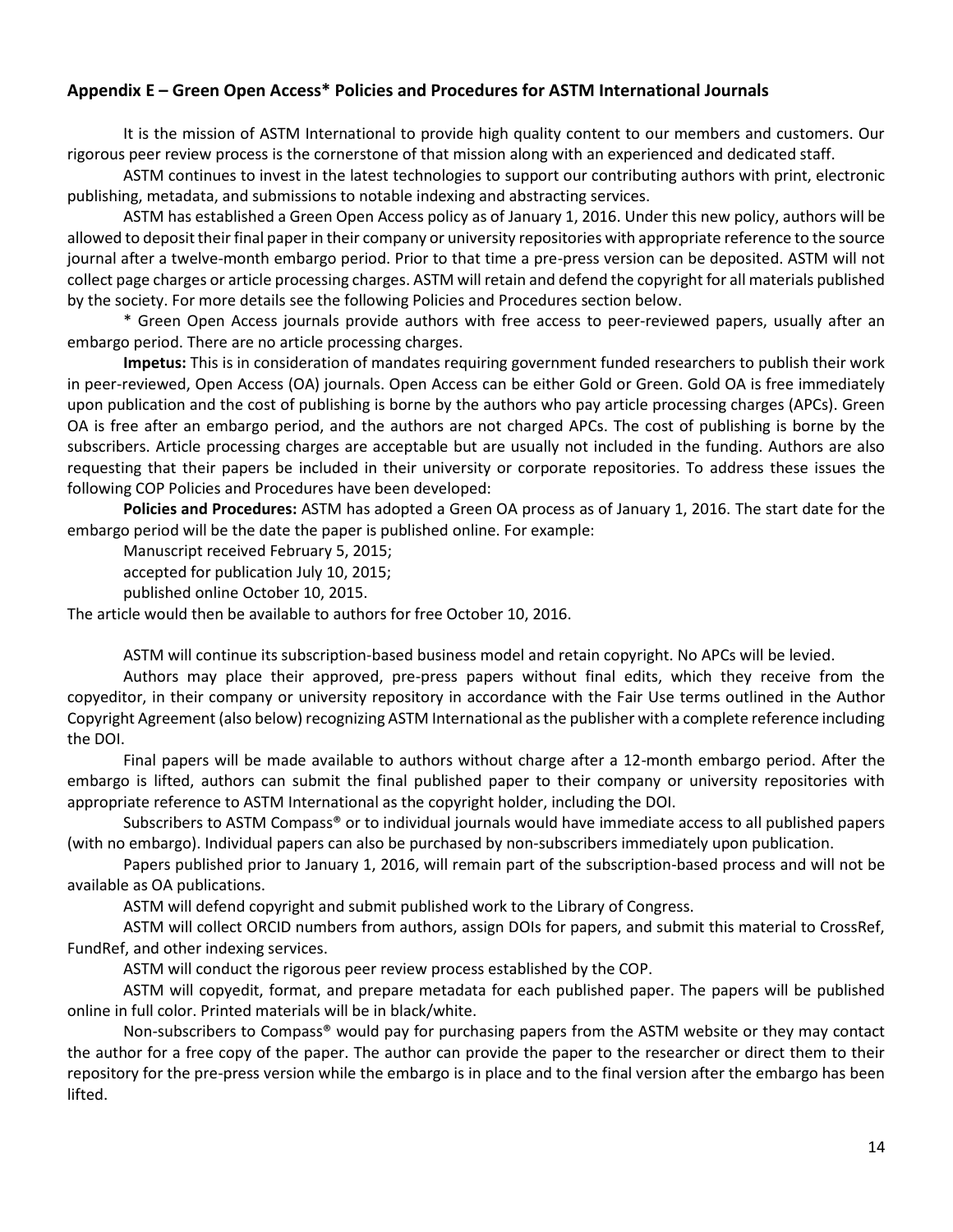**Fair Use Excerpt from the ASTM Author Agreement:** Limited Right of Use by Author(s)' Employers. ASTM grants the authors' employers the limited and non-exclusive license to make a limited number of photocopies (hardcopy paper copies, specifically excluding any electronic copies) and circulate these copies within its company for internal purposes. Author(s)' employers acknowledge and will retain ASTM's copyright notice on each hardcopy they make.

As the Author, ASTM permits you certain uses that do not require permission from ASTM. These include:

- The right to make copies of the Work for your own personal use, including for your own classroom teaching use;
- The right to make copies and distribute copies of the Work to research colleagues, for the personal use by such colleagues (but not commercially or systematically, e.g., via an email list or list serve);
- The right to post the pre-print version of the Work on your website or your employer's website with reference to the publication by ASTM as the copyright holder. This preprint will be sent to you by the copyeditor. This version does not include the final edits. Such preprints may be posted as electronic files on the Author's own website for personal or professional use, or on the Author's internal university or corporate networks/intranet, or secure external website at the Author's institution, but not for commercial sale or for any systematic external distribution by a third party (e.g.: a list server or database connected to a public access server). Prior to publication, the Author must include the following notice on the preprint: "This is a preprint of an article accepted for publication in Publication (journal or book) Title, Copyright (year), ASTM International, West Conshohocken, PA, http://dx.doi.org/10/1520\_\_\_\_\_\_\_\_\_\_". NOTE: Directing researchers to the DOI will ensure the authors get appropriate citations from CrossRef.
- After publication of the Work by ASTM International, the preprint notice should be amended to read as follows: "This is a preprint of an article published in Publication (journal or book) Title, Copyright (year), ASTM International, West Conshohocken, PA, http://dx.doi.org/10/1520\_\_\_\_\_\_\_\_\_\_, page numbers, www.astm.org".
- A PDF of the final version will be supplied to each author and co-author, with a watermark on the last page that states: "Copyright by ASTM International (all rights reserved), pursuant to License Agreement. No further reproduction authorized." This version can be given to your employer or funding agency and, after the 12 month embargo period has passed, this may be uploaded to your company or institutional repository. Continue to direct researchers to the DOI for proper CrossRef attribution.
- The right to present the Work at a meeting or conference and to distribute copies of such Work to the delegate attending the meeting after the Work is published by ASTM with appropriate citation to the published article;
- For the author's employer, if the Work is a "work for hire", made within the scope of the author's employment, the right to use all or part of the information in (any version of) the Work for other intra-company use (e.g., training);
- You retain any patent and trademark rights and rights to any process or procedure described in the Work;
- The right to include the Work in full or in part in a thesis or dissertation (provided that this is not to be published commercially);
- The right to use the Work or any part thereof in a printed compilation of works of the author, such as collected writings or lecture notes (subsequent to publication of the Work by ASTM); and
- The right to prepare other derivative works, to the extent the Work is not book-length form, or to otherwise re-use portions or excerpts in other publications, with full acknowledgement of its original publication by ASTM.

Other uses by authors must be authorized in writing by ASTM.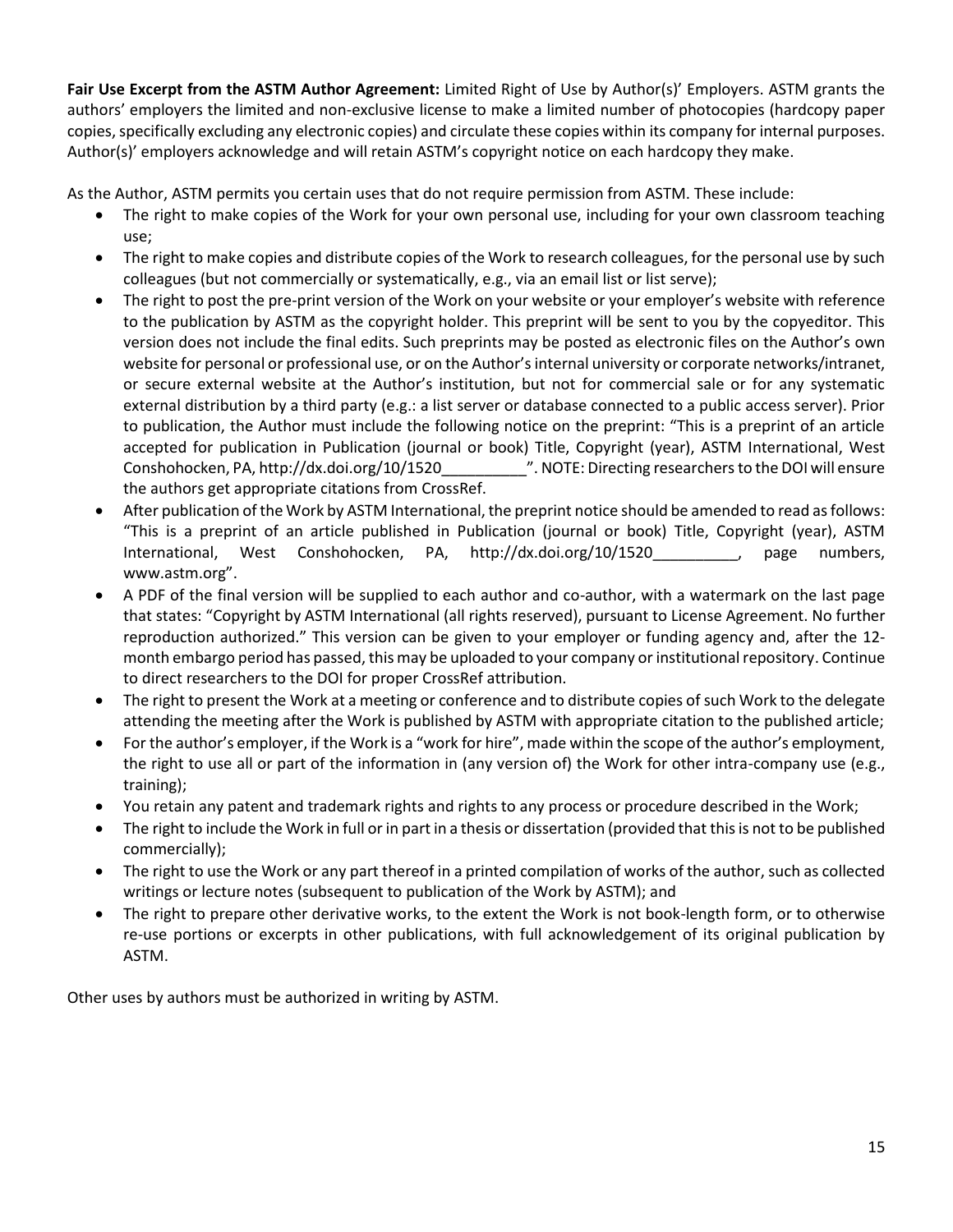#### **Appendix F – Reviewer Scorecard**

These are the questions that reviewers are asked to answer after assessing your paper. Please keep these items in mind as you prepare your manuscript and ensure that your manuscript meets these minimum requirements:

1. Contribution: Does the paper contribute to the permanent literature or to the immediate interests of the technical community?

2. Non-Commercial: Are all descriptions of commercial products, or their use, objective and not presented in an advertising manner?

3. Communication: Do the authors have a command of the written English language that makes Is the paper acceptable in literary form and structure, continuity of thought, and logical development?

4. Not Previously Published: It is important that the substance of the paper shall not have been published elsewhere unless the paper is clearly defined as a review paper. Does the paper meet this requirement?

5. Succinctness: Is the paper including the title concise yet thorough? If condensation is required, please specify exactly what material is extraneous?

6. Reproducible Results: Are the material tested, the testing conditions, and the test results sufficiently described to permit other investigators to check the procedures and conclusions?

7. Figures: Are the figures legible not blurry, with clear, crisp labels? Now is the time to suggest new/better figures based on what you see in the manuscript. An indication of scale is required in all photographs and all figures should be legible in color (online) and black and white (if printed).

8. References: References to pertinent work in the field should include the author, title, publisher, and year date be included. Do the references provide all of the information necessary to enable the reader to obtain copies for print and online sources, including the author, title of paper or chapter, book or journal name, volume, issue, publisher, symposium dates and location, publication date, and page range, etc.?

9. Is this paper Award Caliber?

Would you be willing to review a revision of this manuscript?

- Yes
- $\Box$  No

#### Recommendation

- $A -$ Accept as is
- $\Box$  O Optional Revisions
- $\Box$  M Mandatory Revisions
- $\Box$  R Reject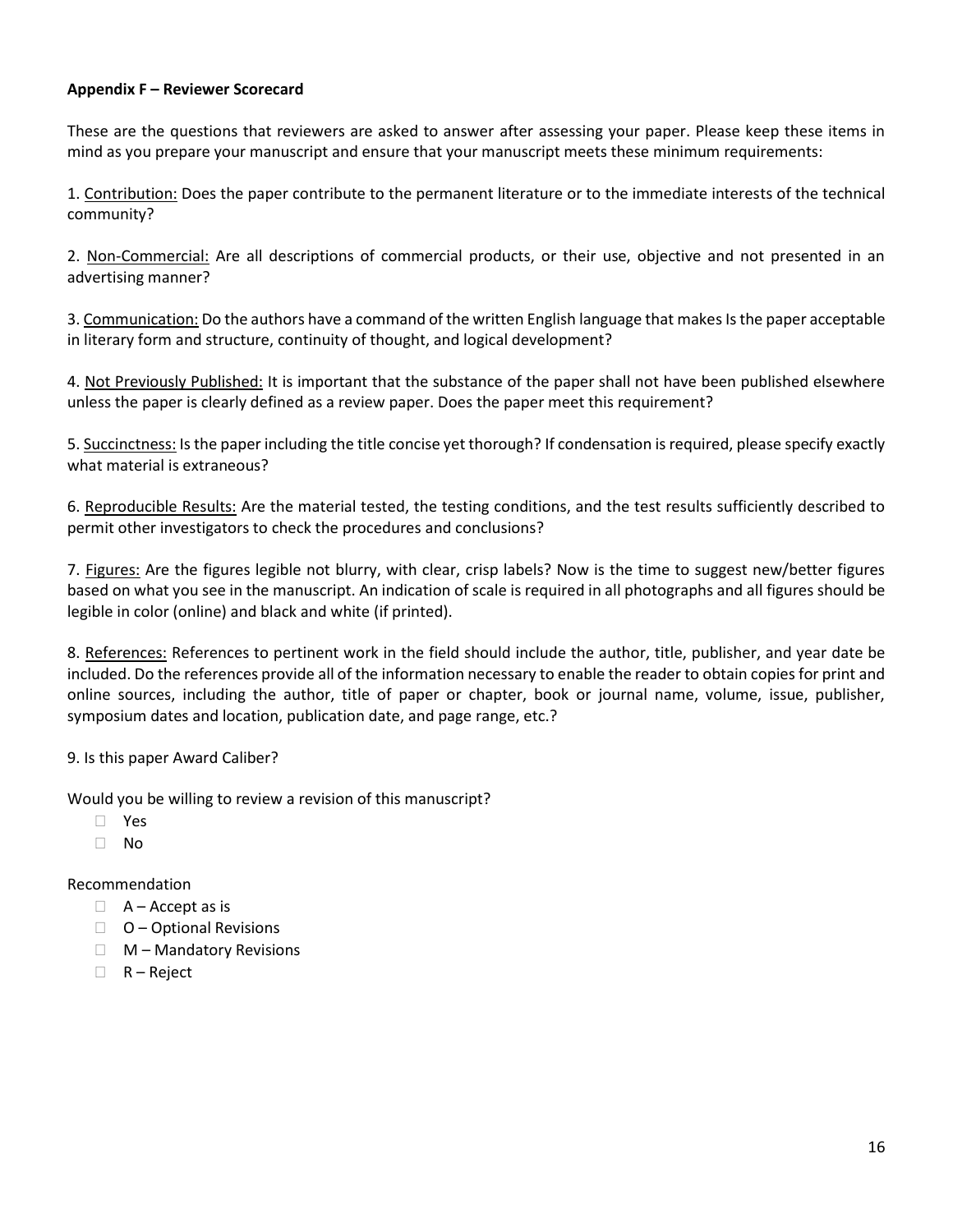#### **Appendix G – Video Guidelines**

# **Videos (Optional Supplementary Materials)**

# **These instructions are provided to assist you in creating and submitting video(s) for consideration. By addressing these issues early, your video will be closer to acceptable quality.**

**Original video(s)** may be submitted with your manuscript to add value or clarify a point. You may link to already published videos as a reference if they are freely available such as YouTube or other social media sites.

#### **What type of permissions might I need?**

If your video appears in another publication, you will need permission from the copyright holder.

#### **What about copyright?**

ASTM will not enforce copyright for submitted videos. The paper is copyrighted by ASTM and subject to the terms of the Author Agreement.

#### **Are there length or size restrictions?**

The total file size must not exceed 100MB\* (30 seconds to 8 minutes maximum). Be concise. A short video that clarifies your point is most effective. The reviewers or the Editor may require that you cut extraneous footage.

\*If file size is larger, reduce the resolution from HD to 1280 × 1024 or 1024 × 780. This should not affect image quality.

#### **How many can I submit?**

Although there is no set limit on the number of video submissions, Editors and peer reviewers will consider the importance and contribution each video makes to the paper.

#### **When should I submit my video?**

All videos must be delivered with the manuscript at time of submission. When a video is submitted with a paper, the author should add a section titled Supplementary Material at the end of the paper, just before the References. This will inform Editors and peer reviewers that a video(s) exists so they open the file. **Include a brief title and number to ensure they are not mixed up (Video 1, Fatigue Limit Testing, etc.).** The link to the video will be moved to the appropriate place in the paper when it is published, just like your figures, tables, and other links.

#### **What should I include in the video?**

As concisely as possible, film the activity that clarifies or demonstrates your point. This may be as simple as a flashpoint observation or more involved if demonstrating a procedure. We suggest you keep it simple and strive for clarity in the video and audio (if any). The content of videos should be considered supplemental to the manuscript to enable an accepted paper to be published on its own merits in case a video is rejected by the reviewers or the Editor.

Commercialism is not acceptable. Minimal use of equipment logos that cannot be avoided may be allowed if the content is not presented in an advertising manner. No company branding is permitted.

#### **Can I use laboratory personnel or others in the video?**

If people other than the authors are shown in the video, obtain permission from them and submit a signed permission statement to ASTM with your video. If people are part of the demonstration, ensure that they will be available if you are required to re-shoot a section of the video. This applies to voice-overs as well.

#### **What about peer review?**

The peer review process for videos mirrors the peer review process for papers. Videos will be reviewed for content, technical accuracy, relevance to the paper, and visual and audible quality. Final acceptance or rejection of the video is up to the discretion of the book or journal's Editor and the ASTM staff.